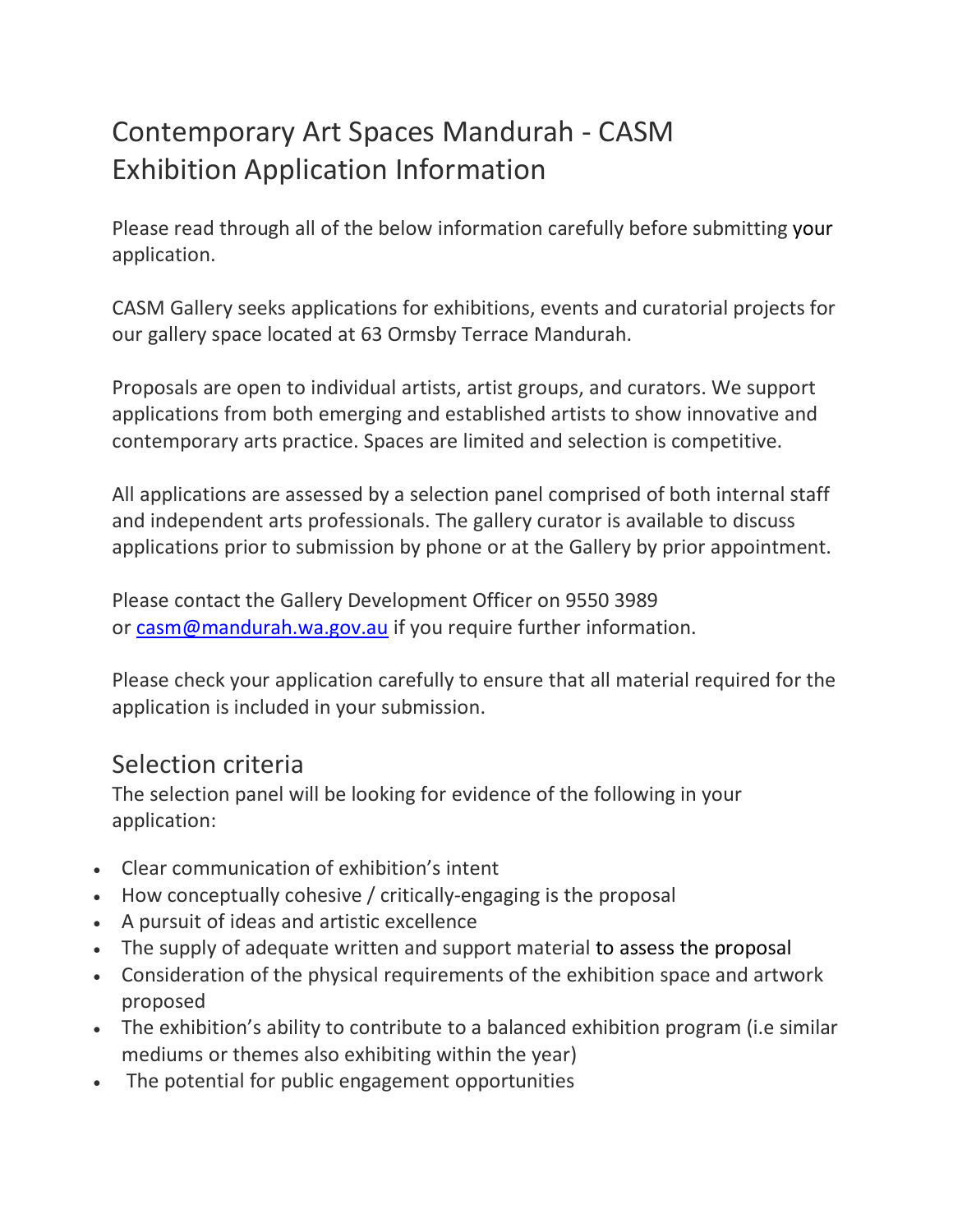# General information

CASM is Situated close to the centre of Mandurah, nestled near alongside the Muddy Creek inlet at the top of the estuary. The creative hub sits next to the Mandurah City Administration building and is a short walk from the Mandurah Performing Arts Centre and the Alcoa Mandurah Art Gallery. It is a place where visitors can engage with both local artists and contemporary exhibitors working in a variety of mediums. Through its annual program of exhibitions, CASM seeks to promote emerging artists and contemporary arts in a broader community and cultural context.

# Gallery administration and opening hours

Administration only: (Every second) Monday & Tuesdays – 9am to 4.30pm The Gallery is open: Wednesday to Sunday – 10.00 am to 4.00 pm

A staff member is present to oversee each exhibition, answer public inquiries and manage art sales.

# Duration and cost of exhibitions

The CASM Venue Hire fee is set per financial year. The estimated cost is \$160 per week (open 5 days). Contact the Gallery Development Officer for the exact fee. Exhibition duration is set in conjunction with the annual calendar of events and may run for:

- three weeks spanning four weekends,
- four weeks spanning five weekends or
- Longer combinations

The CASM gallery applies a sales commission of 20% to total sales during each exhibition period. The commission applies to works marketed and sold through the CASM gallery during the exhibition and for the following three-month period.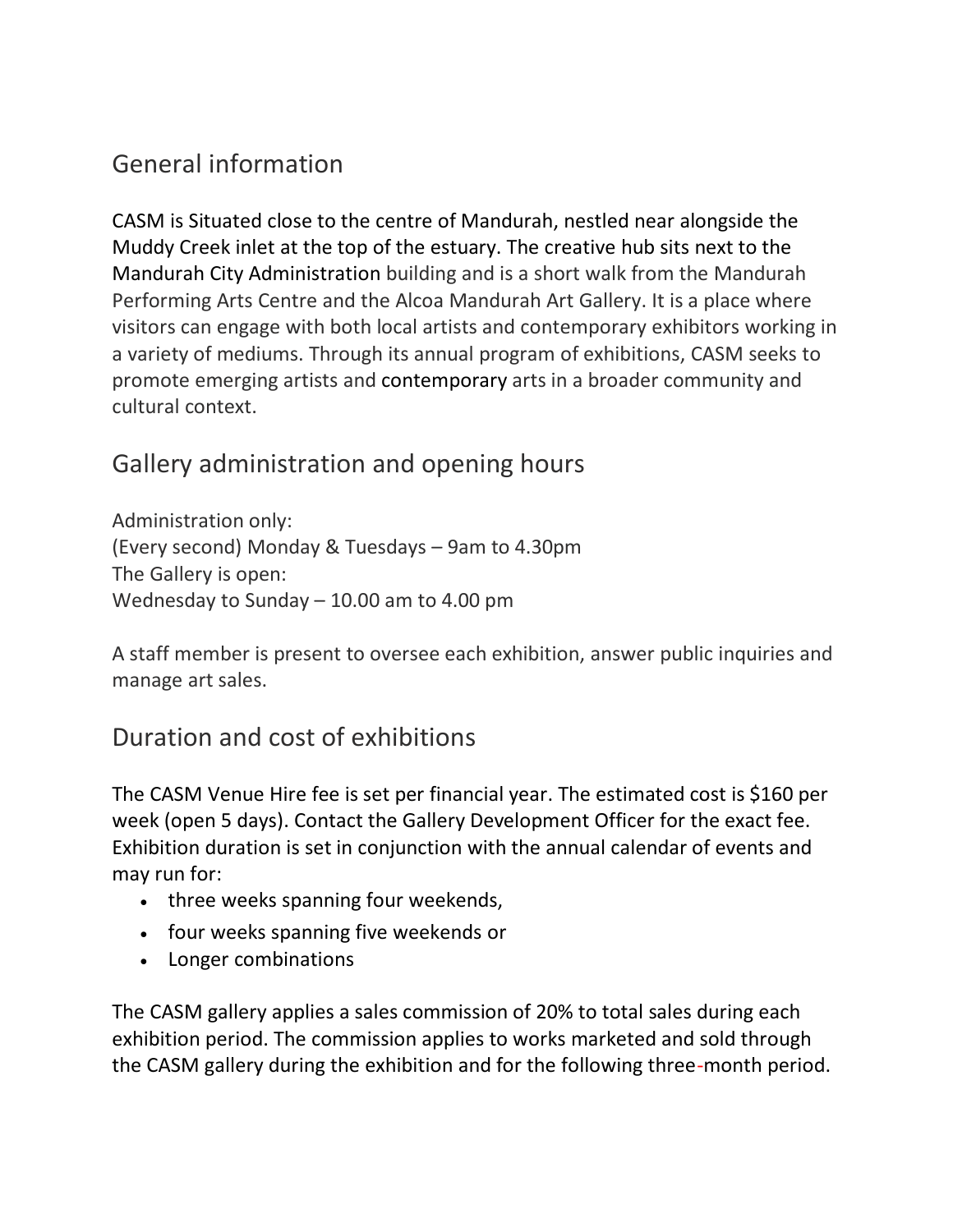The CASM gallery collaborates with exhibiting artists to generate engagement opportunities for each exhibition. These may include artist and/or panel talks, workshops and demonstrations. Successful applicants will be invited to participate in the development and presentation of activities, which are discussed on an individual basis with the gallery curator.

An exhibition is an important commitment on the part of both Gallery and exhibitor. There may be a considerable time between accepting an exhibition and exhibiting the work. It is important that any commitment to exhibit be considered seriously at the submission stage.

The Gallery may negotiate with the exhibitor to extend or reduce an exhibition if required.

There is an allowance for a three to five-day installation, pending complexity and one day to dismantle within the exhibition period.

### Sale of works

The Gallery administers all art sales relating to the exhibition. Exhibitors with commercial dealers need to discuss art sales with the Gallery Curator prior to accepting an exhibition. A 20% commission applies to all works sold during the exhibition (including pre-opening and opening period). GST if applicable for artists who are eligible.

#### Insurance

The exhibitor is responsible for costs and organisation of insurance of artworks in transit and on display at the Gallery, as stated in the Exhibition Agreement. All care will be taken to ensure that the handling of artworks and security of the exhibition is of the highest standard.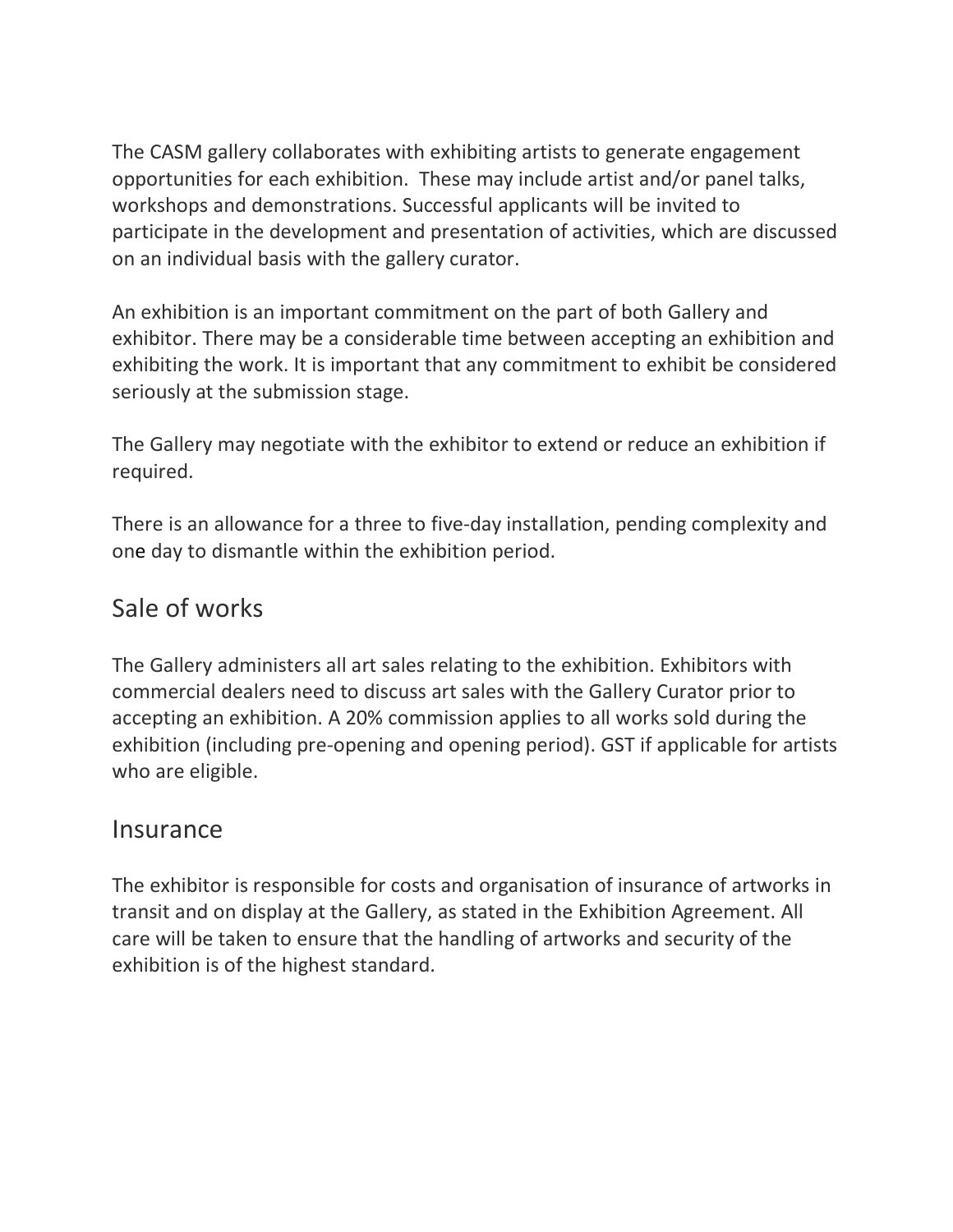### Audio-visual equipment

CASM has the following audio-visual equipment for use:

- Four Hitachi CP-WU5505 data projectors
- Six Bluetooth head sets
- Evolve blue-tooth sound system
- Two wall mounted TV's
- Dedicated remote AV computers

Please contact CASM for more specific details on this equipment.

### Promotional material and Social media

- Posters 10 x A3 full colour on matt printing paper for gallery windows and visitor centre signage
- Digital invitation and poster option to print at artist cost
- Exhibition feature in the Creative Mandurah monthly e-newsletter
- Exhibition feature in the CASM website and calendar of events
- Exhibition feature in Circuit magazine and online marketing tool
- Exhibition feature in the Artist's Chronicle quarterly magazine
- Exhibition advertised in CASM Trifold Calendar
- Social media articles in the CASM, City of Mandurah Facebook and Instagram sites
- Inhouse sales / catalogue document

Artists are responsible for providing text and images for website, media and marketing to set format.

#### Media release

In association with the exhibitor and the Gallery Curator the CASM will produce and distribute a media release to local media. Other media promotions can be arranged in consultation with the gallery curator.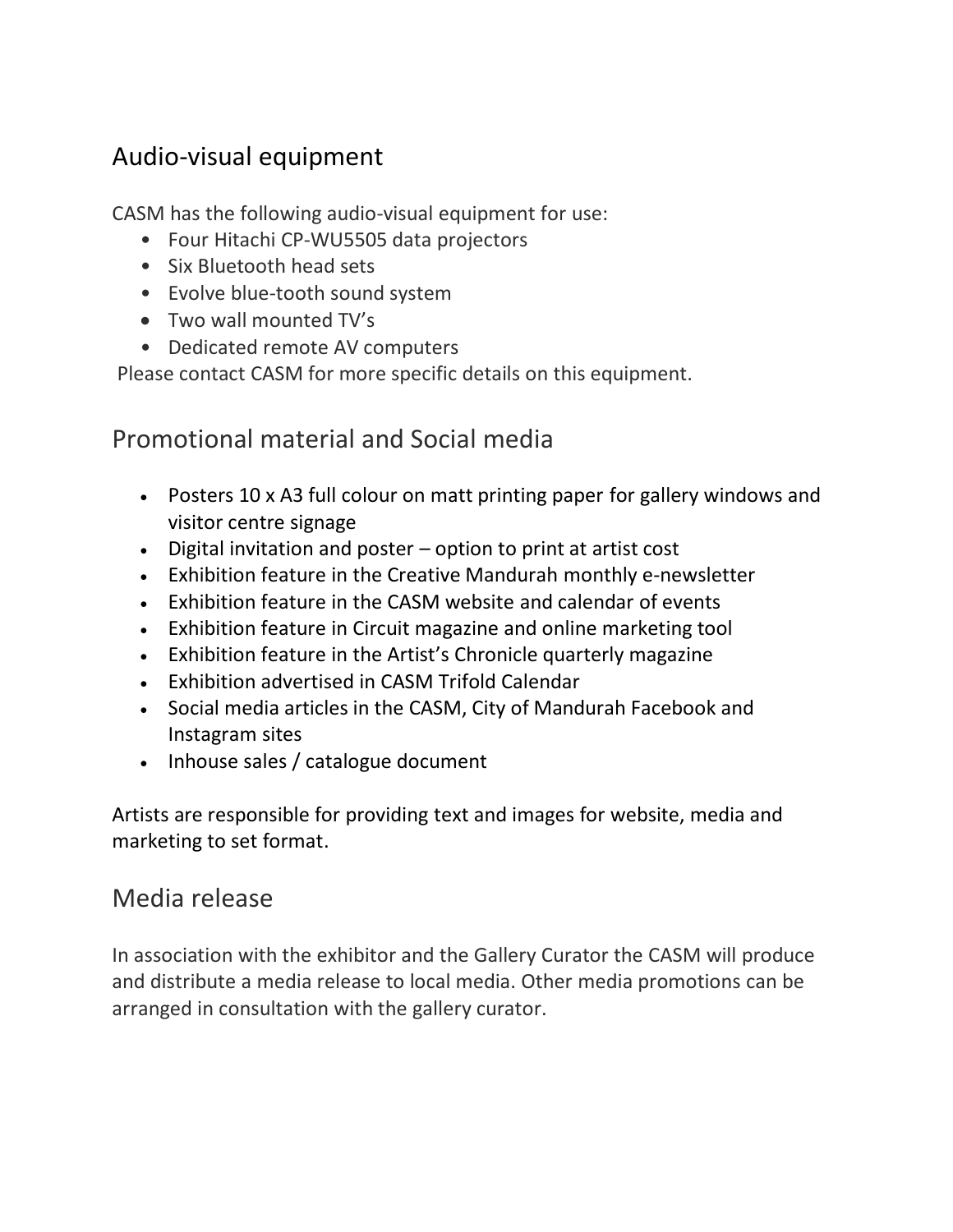# Delivery and collection of work

The exhibitor is responsible for all costs associated with transporting work to and from the Gallery. Exhibitors are to liaise with the Gallery Curator for the delivery of work to the gallery prior to installation week. On exhibition close, the exhibitor must remove unsold work and packing materials immediately – the Gallery does not have storage facilities and must make room for incoming artists.

### **Installation**

As standard the Gallery allows three to four days to install an exhibition, and onetwo days to dismantle it.

Other requirements may be discussed with the Curator. Exhibitors will be required to be in attendance on these days and available to assist during installation week.

The Gallery Curator is responsible for the exhibition presentation and will direct installation of the exhibition. All material destined for exhibition must be approved by the Gallery Curator prior to installation.

- All exhibition display requirements and works for display are to be discussed during the development of the exhibition and signed off by the Gallery Curator four weeks prior to the installation dates.
- Any special/technical/sound/multimedia requirements need to be discussed and approved by the Gallery Curator four weeks prior to installation dates.
- The gallery utilises a track system requiring works to be hung using D-rings. All artworks must be ready to hang prior to installation or will not be included in the exhibition. Alternate hanging systems are at the discretion of the Gallery Curator and must be discussed prior to installation.
- The Gallery uses track lighting (wall washers and spot lights).
- The Gallery is able to supply some plinths. Lockable glass cabinets or additional plinths need to be organised by the Exhibitor.
- CASM will not accept responsibility for loss or damage to the Exhibitor's own equipment.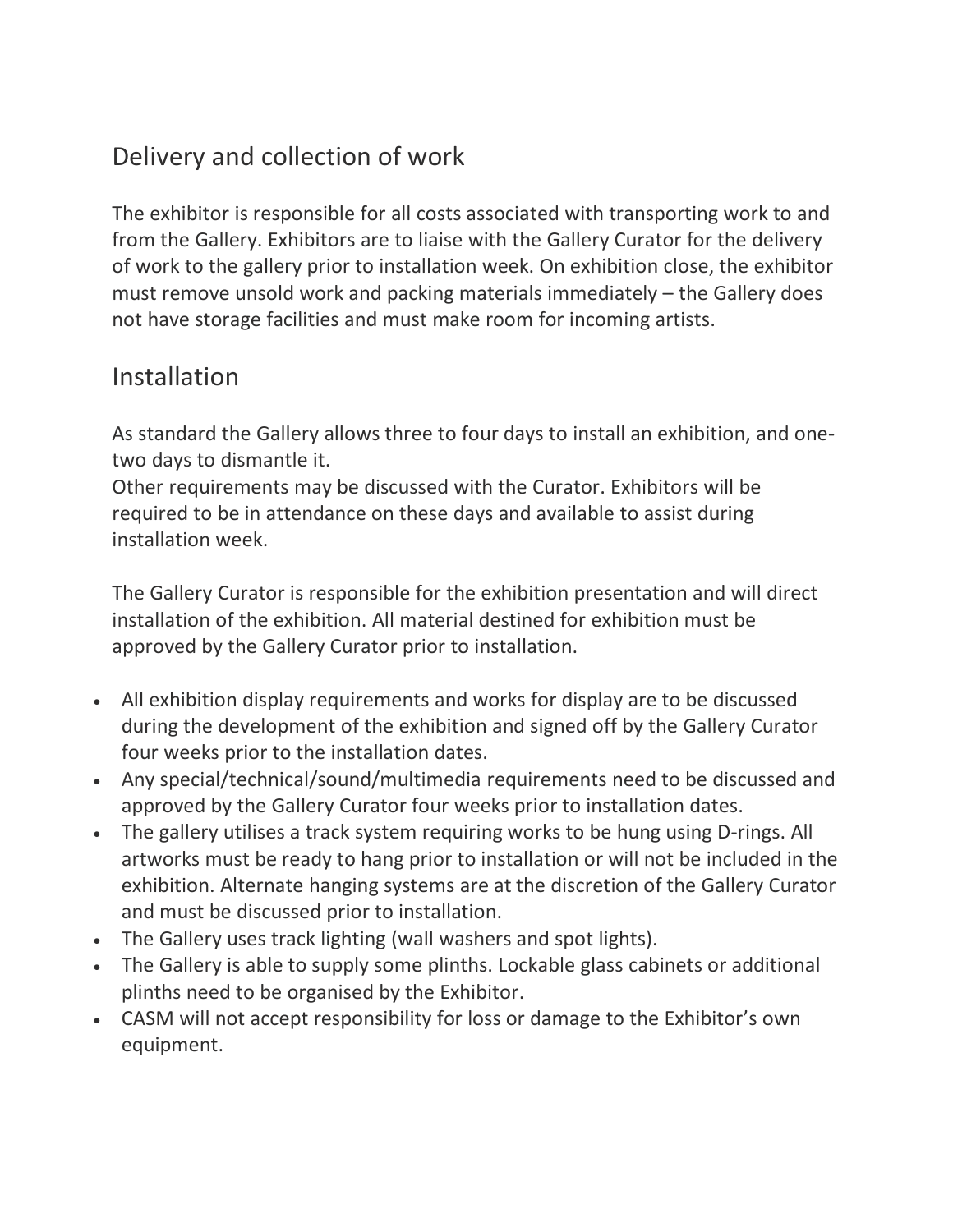# Opening function

Opening functions are usually 90-minute duration between 6.00 pm and 7.30 pm on Friday evening or 2.00pm – 3.30pm on a Sunday afternoon. The gallery will manage RSVPs for all openings.

The artist is responsible for booking an industry professional to launch the exhibition and any launch entertainment.

Gallery staff and CASM volunteers will be present during the opening function to welcome guests, MC the opening and take artwork sales. The costs associated with staffing the exhibition during the opening evening will be covered by CASM.

The gallery will provide a limited selection of wine and juice as well as some basic food catering for the opening night function. If the artist requires anything specific or further catering this will be at the cost to the artist.

Exhibition space details: